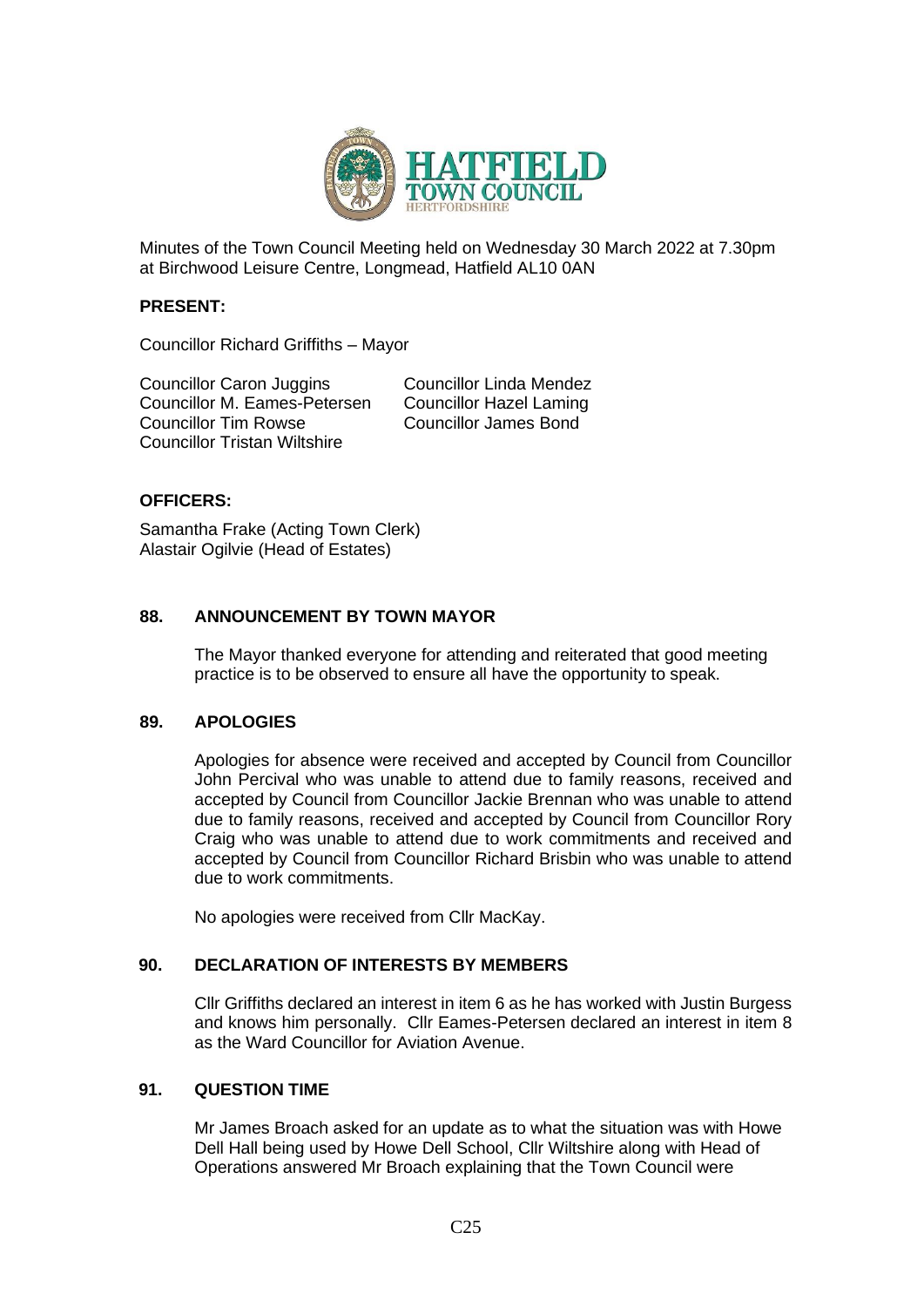investigating the possibility of the school taking over the lease to Howe Dell Hall. The school are currently using the hall for wrap around care which is vitally important to the school community.

HCC & WHBC have stipulated that due to the Section 106 agreement the school would need to make the hall available to hire to the wider community if they were to take over the lease. Head of Operations agreed to update Mr Broach and he stated he was very happy with the information he was given.

Mrs O'Boy asked Cllrs what could be done about the litter in South Hatfield, Cllrs agreed that it is the remit of WHBC but that we need to be bringing pressure upon them to rectify this problem. Councillors also mentioned the Clean Up Hatfield campaign that is currently running, Head of Operations stated that HTC staff take part in the campaign.

### **92. MINUTES FROM PREVIOUS MEETINGS**

The minutes of the meeting held on  $19<sup>th</sup>$  January 2022 were approved as an accurate record and were signed by the Chairman.

### **93. COVID MEMORIAL REQUEST**

Members received a request from Mr Justin Burgess of J J Burgess & Sons to place a COVID Memorial in Coronation Gardens. It was agreed that this was a lovely idea and members would like to see his idea regarding design, Head of Estates will find a suitable position in Coronation Gardens.

**RESOLVED** that the Acting Town Clerk contact Mr J Burgess and ask him for his design.

(Action; Acting Town Clerk & Head of Estates)

## **94. PROPOSED CALENDAR OF MEETINGS 2022/2023**

A basic calendar was presented to Members which meets statutory requirements but allows a degree of flexibility in how the Town Council meets its duties going forward. It is intended that any proposed structures, terms of references and changes to the Standing Orders are presented to the Full Council in May for their consideration and approval.

Please note that there will continue to be a Planning Committee in any new structure. However, meetings of the Planning Committee need to fit in with the relevant planning timetables as set out by Hertfordshire County Council and Welwyn Hatfield Borough Council. Therefore, we have placed 3 planning committee meetings in the schedule with the expectation that more will be added as and when required.

**RESOLVED** to accept the proposed calendar of meetings for 2022/2023 keeping the start time at 7.30pm and that the new Town Clerk will also publish a calendar for the sub-committee meetings.

(Action; Town Clerk)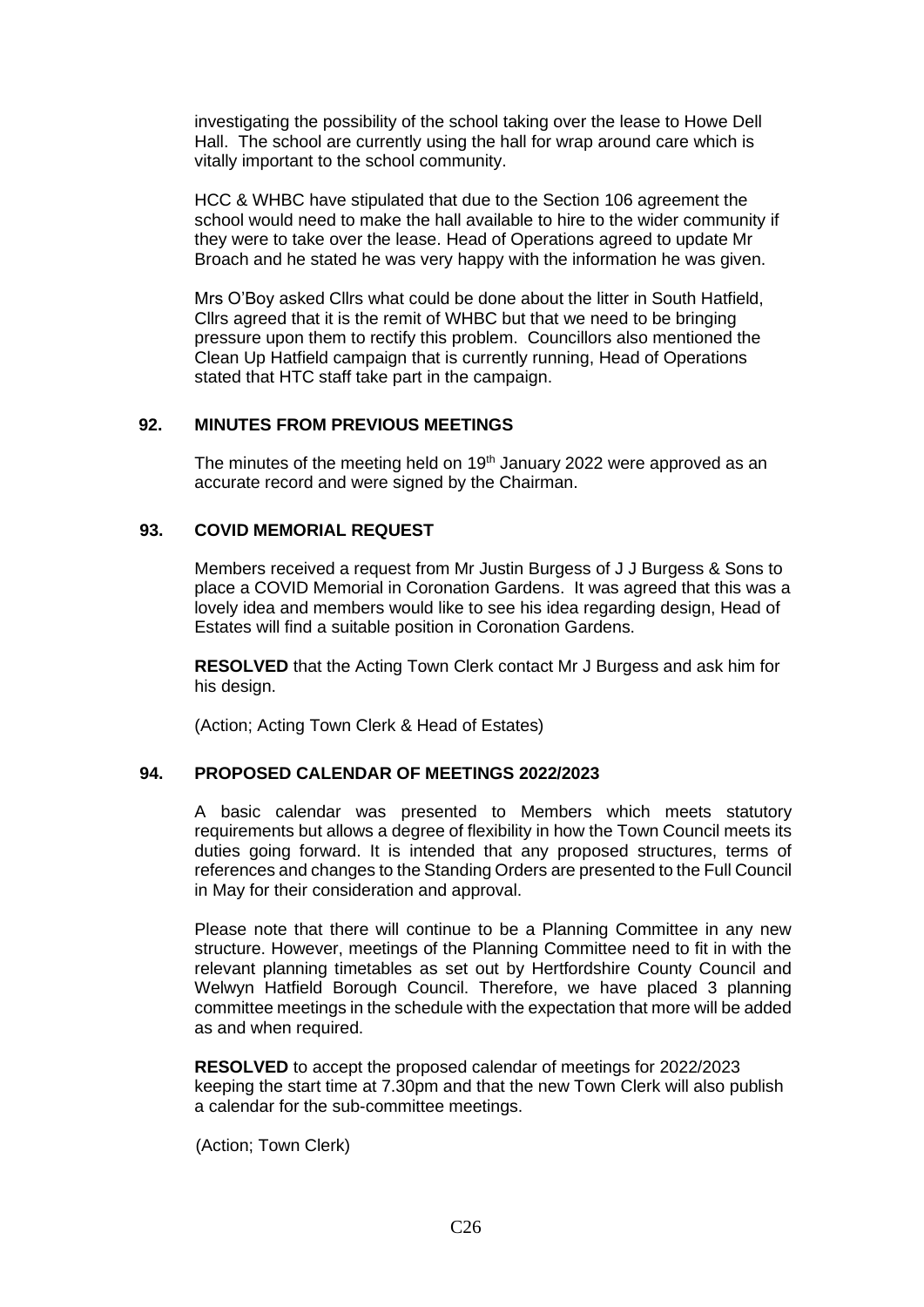# **HATFIELD TOWN COUNCIL CALENDAR OF MEETINGS 2022/23**

| <b>MAY</b>  | 4               | Elections 5 May 2022  | <b>DEC</b>  | $\overline{7}$ | <b>RESOURCES</b>           |
|-------------|-----------------|-----------------------|-------------|----------------|----------------------------|
|             | 11              | <b>ANNUAL COUNCIL</b> |             | 14             | <b>PLANNING</b>            |
|             | 18              |                       |             | 21             |                            |
|             | 25              |                       |             | 28             |                            |
|             |                 |                       | 2023        |                |                            |
| <b>JUNE</b> | 1               |                       | <b>JAN</b>  |                |                            |
|             | 8               | <b>RESOURCES</b>      |             | 11             |                            |
|             | 15              |                       |             | 18             | <b>COUNCIL</b>             |
|             | 22              | <b>COUNCIL</b>        |             | 25             |                            |
|             | 29              |                       |             |                |                            |
|             |                 |                       |             |                |                            |
| <b>JULY</b> | 6               |                       | <b>FEB</b>  | $\mathbf 1$    |                            |
|             | 13              | <b>PLANNING</b>       |             | 8              | <b>RESOURCES</b>           |
|             | 20              |                       |             | 15             |                            |
|             | 27              |                       |             | 22             |                            |
|             |                 |                       |             |                |                            |
| <b>AUG</b>  | $\mathbf{3}$    |                       | <b>MAR</b>  | $\mathbf 1$    |                            |
|             | 10              |                       |             | 8              | <b>COUNCIL</b>             |
|             | 17              |                       |             | 15             | <b>ANNUAL TOWN MEETING</b> |
|             | $\overline{24}$ |                       |             | 22             |                            |
|             | 31              |                       |             | 29             |                            |
|             |                 |                       |             |                |                            |
| <b>SEPT</b> | $\overline{7}$  |                       | <b>APR</b>  | 5              |                            |
|             | 14              |                       |             | 12             |                            |
|             | 21              | <b>COUNCIL</b>        |             | 19             |                            |
|             | 28              |                       |             | 26             |                            |
|             |                 |                       |             |                |                            |
| <b>OCT</b>  | 5               |                       | <b>MAY</b>  | $\mathbf{3}$   | Elections 4 May 2023       |
|             | 12              | <b>PLANNING</b>       |             | 10             |                            |
|             | 19              | <b>RESOURCES</b>      |             | 17             | <b>ANNUAL COUNCIL</b>      |
|             | 26              |                       |             | 24             |                            |
|             |                 |                       |             | 31             |                            |
|             |                 |                       |             |                |                            |
| <b>NOV</b>  | $\mathbf 2$     |                       | <b>JUNE</b> | $\overline{7}$ | <b>RESOURCES</b>           |
|             | 9               | <b>COUNCIL</b>        |             | 14             |                            |
|             | 16              |                       |             | 21             | <b>COUNCIL</b>             |
|             | 23              |                       |             | 28             |                            |
|             | 30              |                       |             |                |                            |

Easter 2023 – Good Friday 7 April Easter Monday 10 April